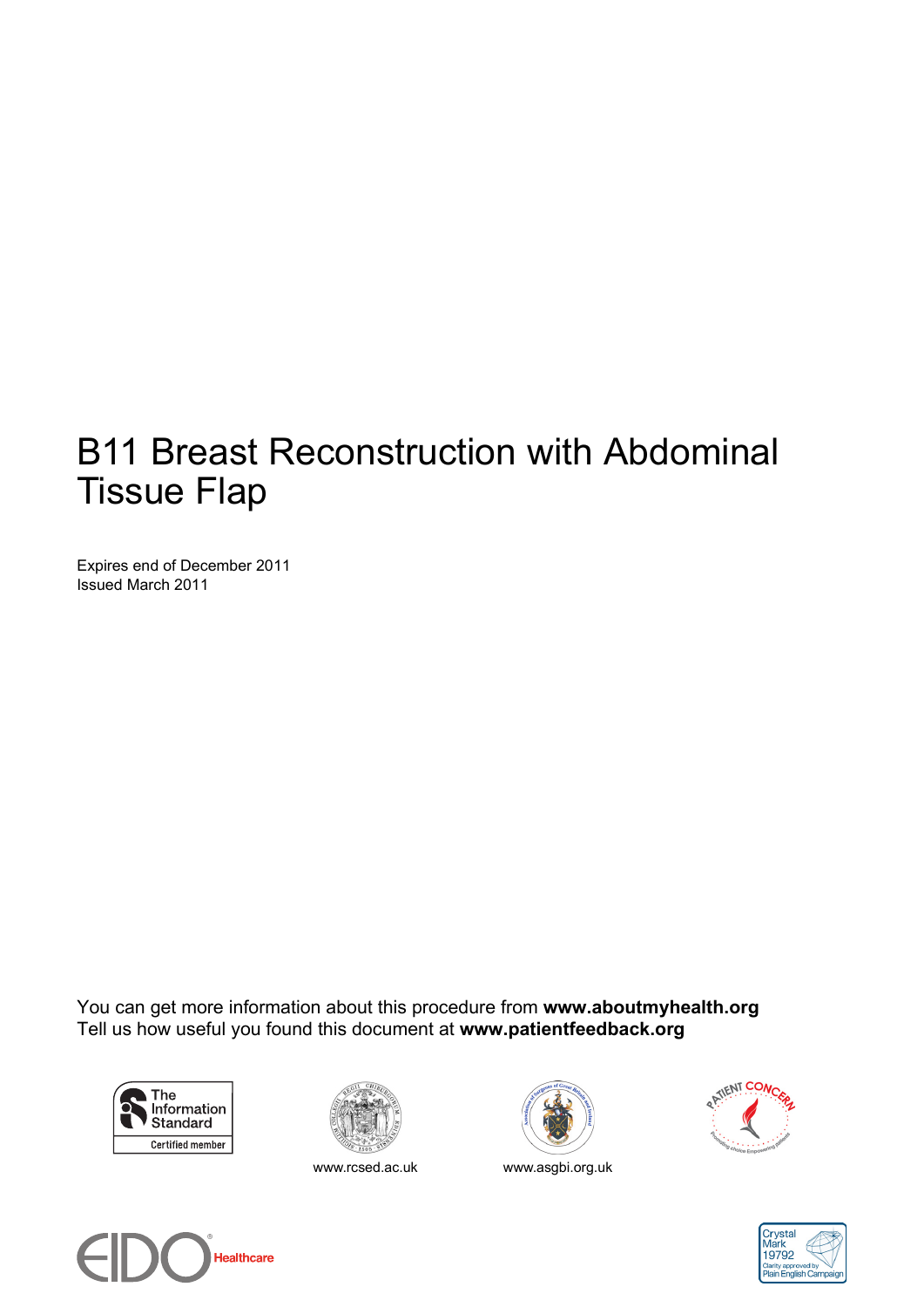#### **What is a breast reconstruction with abdominal tissue flap?**

A breast reconstruction is an operation to recreate a breast shape after you have had a mastectomy. Your surgeon will use tissue from your lower abdomen to recreate a breast shape (see figure 1).



Figure 1

Abdominal tissue used to recreate a breast shape

Your surgeon will assess you and let you know if a breast reconstruction is suitable for you. However, it is your decision to go ahead with the operation or not. This document will give you information about the benefits and risks to help you make an informed decision.

If you have any questions that this document does not answer, you should ask your surgeon or any member of the healthcare team.

## **What are the benefits of a breast reconstruction with abdominal tissue flap?**

If the operation is successful, you will have a breast shape again. The reconstructed breast will not have the same sensation as a normal breast. However, using tissue from your body will give your reconstructed breast a more natural shape and feel.

Most women who have a successful breast reconstruction are more comfortable with their appearance.

## **Are there any alternatives to a breast reconstruction with abdominal tissue?**

Using padded bras or inserts in bras can give the appearance of a breast shape when you are wearing clothes.

It may be possible to have a reconstruction using only an implant. There is a higher risk of complications but the operation is usually shorter and the recovery time quicker. If you have an implant, your reconstructed breast may not be as natural or as close in shape to your other breast when compared to using your own tissue.

A reconstruction can be performed using the latissimus dorsi muscle that is moved from the side of your back and used to recreate a breast shape. If you do not have enough fat on the side of your back, an implant can be used to give your breast more volume. The muscle protects the implant from possible complications and gives a more natural shape and feel.

It is possible to use tissue from your buttocks or inner thigh. You will not usually need an implant for this type of reconstruction.

Your surgeon will have assessed the distribution of fat on your body and risk factors such as obesity (being overweight), smoking or scarring before recommending a reconstruction using abdominal tissue.

## **What will happen if I decide not to have the operation?**

A breast reconstruction will not improve your physical health. Your surgeon may be able to recommend an alternative to recreate a breast shape.

# **What does the operation involve?**

The healthcare team will carry out a number of checks to make sure you have the operation you came in for and on the correct side. You can help by confirming to your surgeon and the healthcare team your name and the operation you are having.

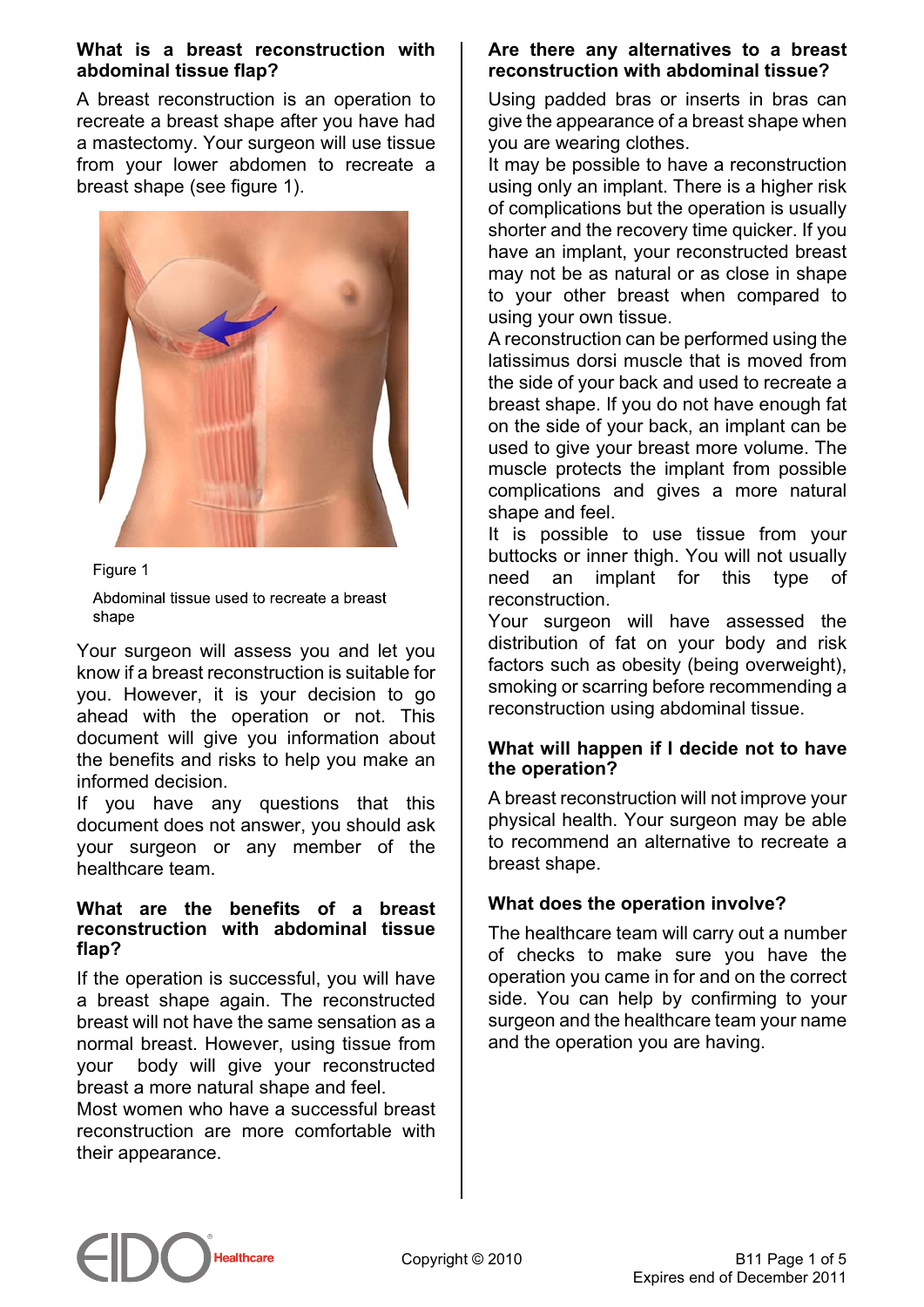The operation is performed under a general anaesthetic and usually takes five to eight hours. You may also have injections of local anaesthetic to help with the pain after surgery. Your surgeon or anaesthetist may give you antibiotics during the operation to reduce the risk of infection.

The operation involves moving a flap of skin and fat from your lower abdomen to your chest and using it to recreate a breast shape. The success of the reconstruction depends on maintaining a good blood supply to the tissue. Blood vessels are moved with the tissue and connected to blood vessels behind one of your ribs.

Depending on the size and condition of the blood vessels in your lower abdomen, your surgeon may also need to move some of your abdominal muscle. Muscle usually has a good blood supply that can feed the tissues of your reconstructed breast. Your surgeon will want to move as little of your abdominal muscle as possible to reduce the risk of developing a hernia and making your abdomen weaker.

Your surgeon will make a cut in your 'bikini' line and around your umbilicus (see figure 2).



Figure 2 A cut is made to move a flap of skin and fat to your chest

During the operation, they will assess the blood vessels in your lower abdomen. Depending on the size and condition of the blood vessels, your surgeon will perform one of the following procedures.

• Free TRAM flap – Your surgeon will cut a flap that includes your abdominal muscle on one side below your umbilicus and bring it to your chest. They will use microsurgery to reattach the blood supply, usually to a small blood vessel behind the inner part of your third rib.

• Muscle-sparing TRAM flap – Your surgeon will cut away only a small part of your abdominal muscle.

• DIEP flap – Your surgeon will cut a flap that includes a single blood vessel that passes through your abdominal muscle, along with some skin and fat. They will not remove any muscle.

• SIEA flap – Depending on the size of your breasts, your surgeon may be able to move only a superficial blood vessel and not have to disturb your abdominal muscle.

• Pedicled TRAM flap – If the blood vessels in your lower abdomen are not suitable, your surgeon will cut a flap that includes the abdominal muscle on one side below your umbilicus along with some skin and fat. They will not disconnect the blood supply at the upper end of the flap. Your surgeon will create a tunnel under your skin in your upper abdomen and will turn the flap round with its blood supply through the tunnel to your chest and use it to recreate a breast shape.

If your surgeon moved any of your abdominal muscle, they will usually use a mesh to close the gap to help prevent a hernia (contents of the abdomen pushing out).

Your surgeon will place small tubes (drains) under the skin to help the wounds in your chest and abdomen to heal. They will close the cuts with stitches, leaving the drains in place. Your surgeon may place the stitches under your skin so you will not be able to see them. The stitches will eventually dissolve and the wounds will usually heal to neat scars.

Sometimes your surgeon will place a catheter (tube) in your bladder to help you pass urine.

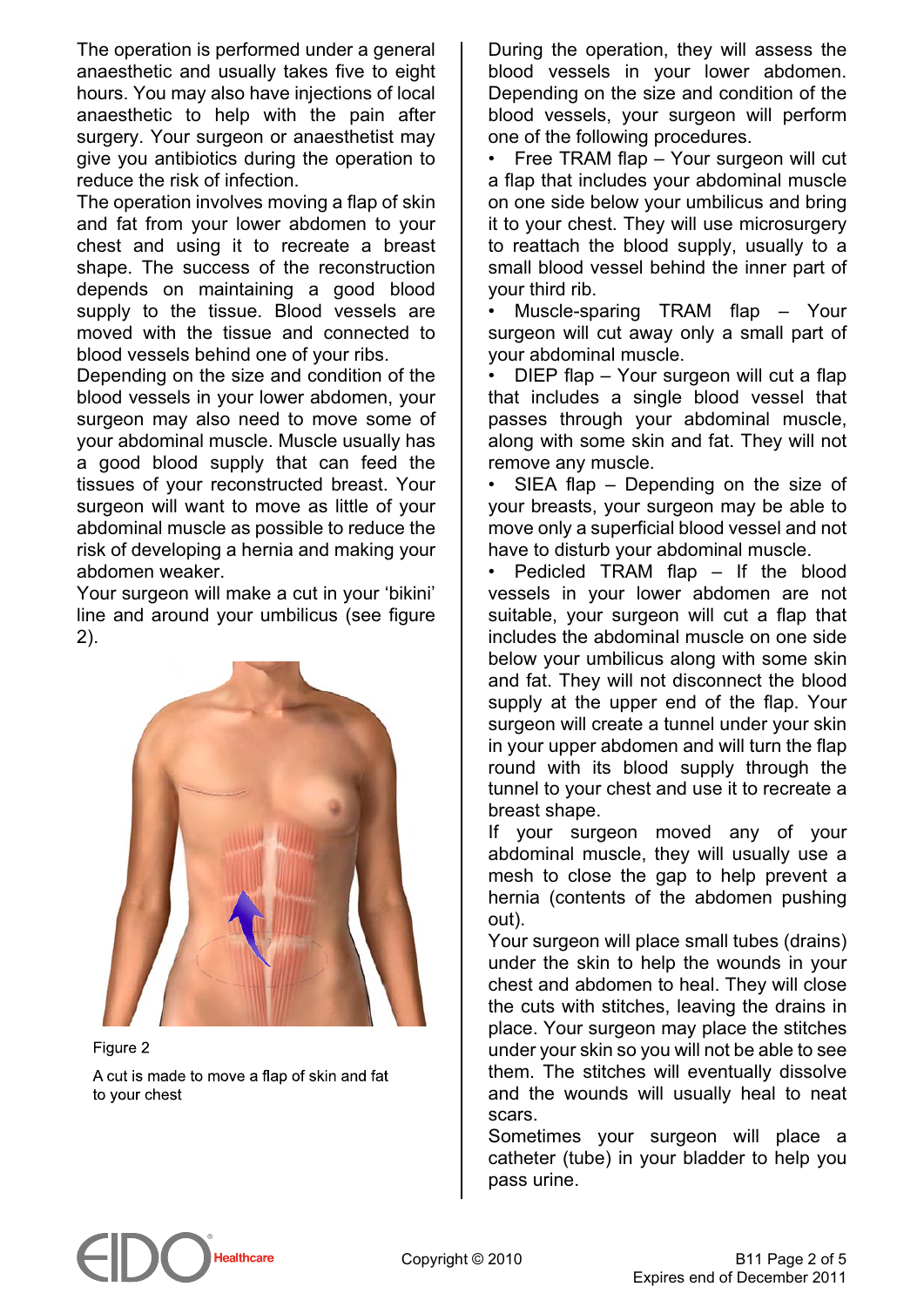## **What should I do about my medication?**

You should make sure your surgeon knows the medication you are on and follow their advice.

You may need to stop taking warfarin, clopidogrel or aspirin before your operation. If you are a diabetic, it is important that your diabetes is controlled around the time of your operation. Follow your surgeon's advice about when to take your medication. If you are on beta-blockers to control your blood pressure, you should continue to take your medication as normal.

## **What can I do to help make the operation a success?**

If you smoke, stopping smoking several weeks or more before an operation may reduce your chances of getting complications and will improve your long-term health.

Try to maintain a healthy weight. You have a higher chance of developing complications if you are overweight.

Regular exercise should help prepare you for the operation, help with your recovery and improve your long-term health. Before you start exercising, ask a member of the healthcare team or your GP for advice.

# **What complications can happen?**

The healthcare team will try to make your operation as safe as possible. However, complications can happen. Some of these can be serious and can even cause death. You should ask your doctor if there is anything you do not understand. Any numbers which relate to risk are from studies of women who have had this operation. Your doctor may be able to tell you if the risk of a complication is higher or lower for you.

# **1 Complications of anaesthesia**

Your anaesthetist will be able to discuss with you the possible complications of having an anaesthetic.

## **2 General complications of any operation**

**Pain**, which happens with every operation. The healthcare team will try to reduce your pain. They will give you medication to control the pain and it is important that you take it as you are told so you can move about and cough freely.

**Bleeding** during or after surgery. This may need a blood transfusion or another operation. It is common to get some bruising of the chest or abdomen.

• **Infection of the surgical site** (wound). To reduce the risk of infection it is important to keep warm around the time of your operation. Let a member of the healthcare team know if you feel cold. In the week before your operation, you should not shave the area where a cut is likely to be made. Try to have a bath or shower either the day before or on the day of your operation. After your operation, you should let your surgeon know if you get a temperature, notice pus in your wound, or if your wound becomes red, sore or painful. An infection usually settles with antibiotics and any pus may need to be removed. You may occasionally need another operation to clean the infection.

• **Unsightly scarring** of the skin, particularly if the wound gets infected.

• **Blood clots** in the legs (deep-vein thrombosis), which can occasionally move through the bloodstream to the lungs (pulmonary embolus), making it difficult for you to breathe. The healthcare team will assess your risk. Nurses will encourage you to get out of bed soon after surgery and may give you injections, medication or special stockings to wear.

## **3 Specific complications of this operation**

• **Developing a lump under the wound caused by fluid collecting** (seroma). This is normal. If too much fluid collects and is causing discomfort, the fluid can be removed using a needle.

• **Developing a lump under the wound caused by blood collecting** (haematoma). Sometimes the blood needs to be removed by another operation and you may need a blood transfusion.

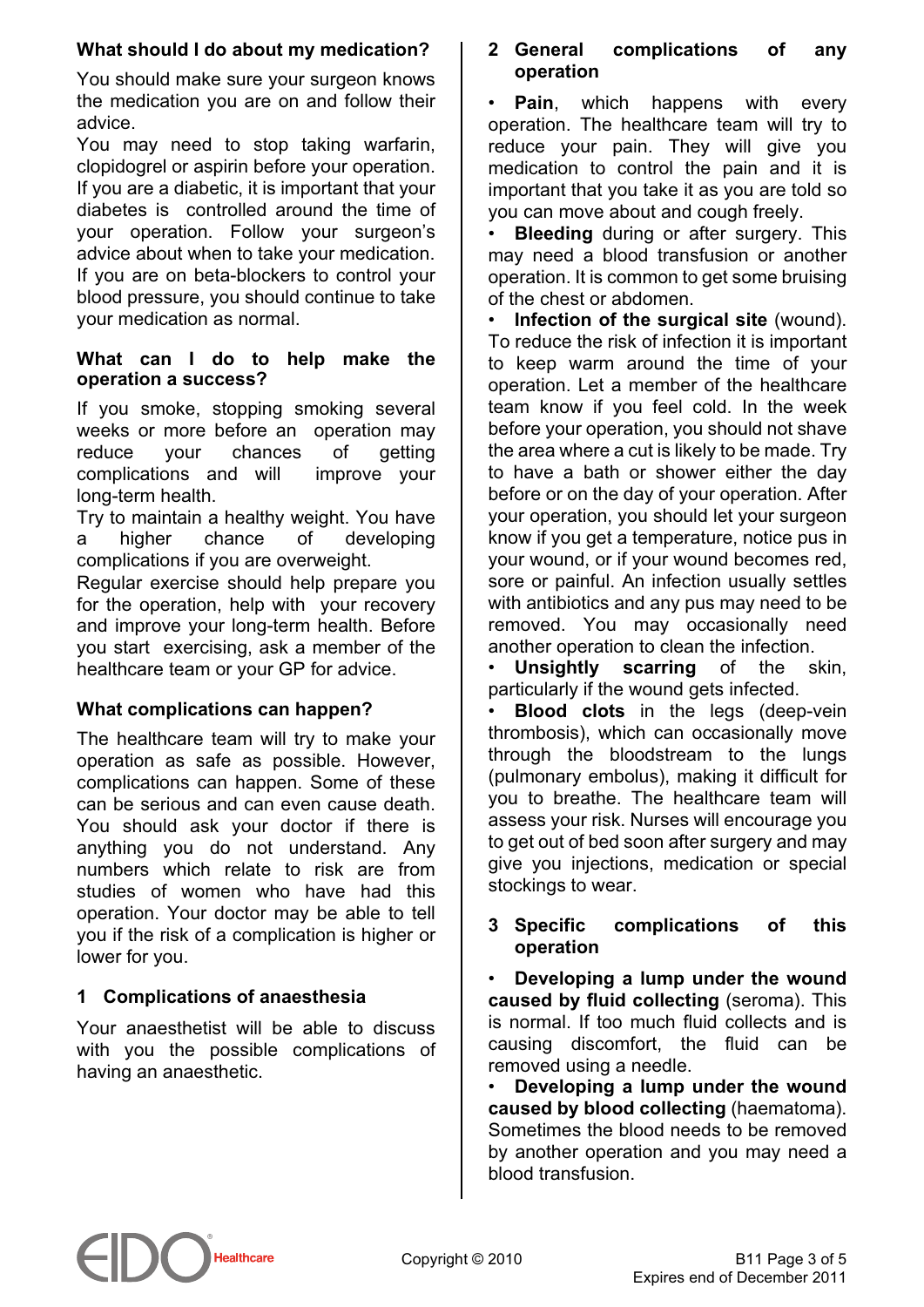• **Loss of the flap** during the operation or in the first five days. This can happen if there is a problem with the connection between the blood vessels (risk: less than 4 in 100). The risk is higher in women who smoke, have large breasts, are overweight or have other medical problems, such as diabetes. If your surgeon cannot save the flap, they may be able to recommend another breast reconstruction. Sometimes only a small area of the flap is lost. You will need another operation so your surgeon can remove this area and restore your breast.

• **Skin necrosis**. This is where some of the original breast skin at the edge of the wound dies leaving a black area (risk: less than 15 in 100). If this happens, you may need special dressings or, rarely, a skin graft using skin from elsewhere on your body. The risk is higher in women who smoke, have large breasts, are overweight or have other medical problems, such as diabetes. The risk is also higher in women who have DIEP flaps and pedicled TRAM flaps.

• **Difference in shape and appearance**. Your surgeon will try to make your reconstructed breast as similar as possible to your other breast.

• **Numbness** of the surface of the reconstructed breast. Over time you may start to get a return of sensation. You should be careful not to burn yourself.

• **Abdominal weakness** (risk of hernia: less than 2 in 100 for a DIEP flap). The risk is higher if you have a TRAM flap. You may have some weakness when trying to sit up or lift anything heavy but otherwise you will usually be able to return to normal activities. You will notice you cannot perform as well when doing certain sports.

#### **How soon will I recover?**

#### **• In hospital**

After the operation you will be transferred to the high-dependency unit for 24 hours where the healthcare team will monitor the flap closely. You will then be transferred to the ward.

The catheter (if you have one) is usually removed the next day. You should be able to go home after four to seven days when the drains have been removed. However, your doctor may recommend that you stay in a little longer. You may be able to go home with the drains in place and to come back to have them removed.

Your breast-care nurse may advise you about starting to wear a bra, usually from the day after your operation. You should not wear a bra that has wiring. You will need to wear the bra all the time for the first two weeks and then during the day for the next six weeks.

If you are worried about anything, in hospital or at home, contact a member of the healthcare team. They should be able to reassure you or identify and treat any complications.

## **• Returning to normal activities**

Most women return to normal activities within four to six weeks. Wearing a soft bra that fits comfortably will help to relieve any discomfort.

For the first three to four weeks after the operation do not lift anything heavy or do strenuous housework, like vacuuming or ironing.

If the operation involved moving some of your abdominal muscle, you may find it more difficult to sit yourself up. This should improve with time and you should not notice a difference in your normal activities. However, if you are a high-level athlete your performance may be affected.

Regular exercise should help you to return to normal activities as soon as possible. Before you start exercising, you should ask a member of the healthcare team or your GP for advice.

Do not drive for at least three weeks after your operation. You should be confident about controlling your vehicle and comfortable wearing a seat belt. Always check with your doctor and insurance company first.